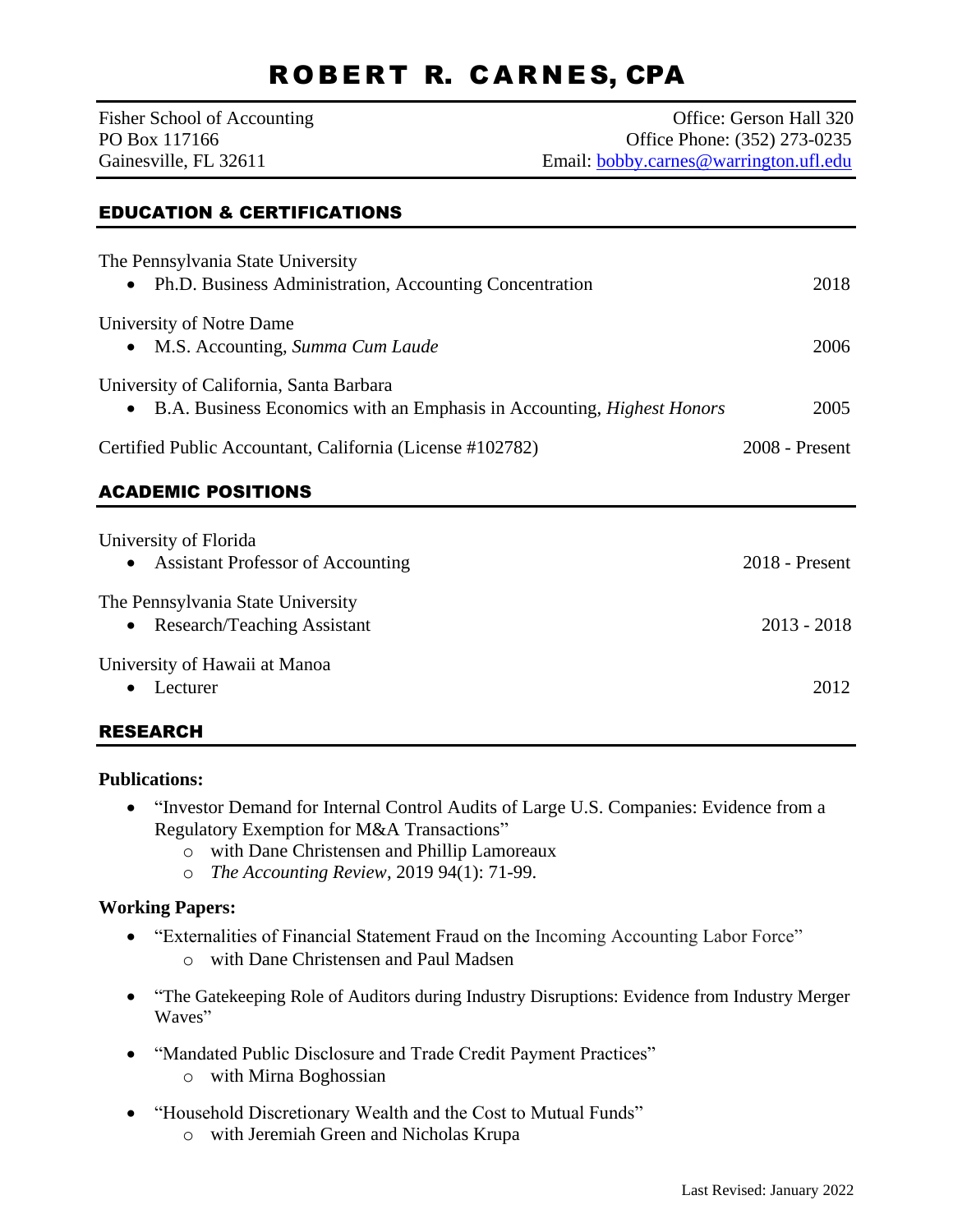- "Mandatory Disclosure of Auditor Contracting and Financial Reporting Quality: Initial Evidence"
	- o with Blake Bowler and Hyun Park

## **Works in Progress:**

- "Investigation of Accounting Labor"
	- o with Dane Christensen and Paul Madsen
	- o Received a 2021 PwC INQuiries Grant

# MEDIA & PRACTICE CITATIONS

- Securities and Exchange Commission, 3/26/2020 and 5/29/2019
	- o https://www.federalregister.gov/documents/2020/03/26/2020-05546/accelerated-filer-and-large-accelerated-filer-definitions o https://www.federalregister.gov/documents/2019/05/29/2019-09932/amendments-to-the-accelerated-filer-and-large-acceleratedfiler-definitions
- Thomson Reuters Tax & Accounting, 3/18/2019
	- o [http://aaahq.org/Portals/0/newsroom/AR119-InvestrDemand\\_pressThomReuters.pdf](http://aaahq.org/Portals/0/newsroom/AR119-InvestrDemand_pressThomReuters.pdf)
- Harvard Law School Forum on Corporate Governance and Financial Regulation, 1/10/2019 o <https://corpgov.law.harvard.edu/2019/01/10/investor-demand-for-internal-control-audits-of-large-u-s-companies/#more-114190>
- CPA Practice Advisor, 1/7/2019
	- o <https://www.cpapracticeadvisor.com/news/12439895/investors-still-want-sarbanes-oxley>
- New York State Society of CPAs, 12/18/2018
	- o [https://www.nysscpa.org/news/publications/the-trusted-professional/article/study-404\(b\)-audits-matter-to-investors-121818](https://www.nysscpa.org/news/publications/the-trusted-professional/article/study-404(b)-audits-matter-to-investors-121818)
- Accounting Today, 12/17/2018
	- o <https://www.accountingtoday.com/news/investors-favor-sarbanes-oxley-404-b-audit-rule-says-study>
- Value Walk, 12/17/2018
	- o <https://www.valuewalk.com/2018/12/merry-christmas-sox-404b/>
- CFO Magazine, 12/17/2018
	- o <http://www.cfo.com/auditing/2018/12/sox-404b-provides-investor-value-after-all/>
	- AAA Newsroom, 12/17/2018
		- o <http://aaahq.org/Outreach/Newsroom/Press-Releases/12-17-18-MERRY-CHRISTMAS-SOX-404-b>
- Institute of Chartered Accountants in England and Wales, 5/10/2018
	- o [https://www.icaew.com/-/media/corporate/files/technical/corporate-governance/governance-briefing/corporate-governance](https://www.icaew.com/-/media/corporate/files/technical/corporate-governance/governance-briefing/corporate-governance-briefing-may-2018.ashx?la=en)[briefing-may-2018.ashx?la=en](https://www.icaew.com/-/media/corporate/files/technical/corporate-governance/governance-briefing/corporate-governance-briefing-may-2018.ashx?la=en)

# PRESENTATIONS

- "Investor Demand for Internal Control Audits of Large U.S. Companies: Evidence from a Regulatory Exemption for M&A Transactions"
	- o University of British Columbia, Vancouver, BC, 12/2017 †
	- o Brigham Young University Accounting Research Symposium, Provo, UT, 10/2016 †
	- o The Pennsylvania State University, State College, PA, 11/2015
- "Riding the Merger Wave: The Gatekeeping Role of Auditors"
	- o AAA Annual Meeting, Washington, DC, 8/2018
	- o University of Missouri, Columbia, MO, 2/2018
	- o University of Massachusetts, Amherst, MA, 2/2018
	- o University of Florida, Gainesville, FL, 2/2018
	- o Baylor University, Waco, TX, 2/2018
	- o Temple University, Philadelphia, PA, 1/2018
	- o Northeastern University, Boston, MA, 1/2018
	- o University of Notre Dame, Notre Dame, IN, 1/2018
	- o Rookie Camp, Miami, FL, 12/2017
	- o The Pennsylvania State University, State College, PA, 11/2017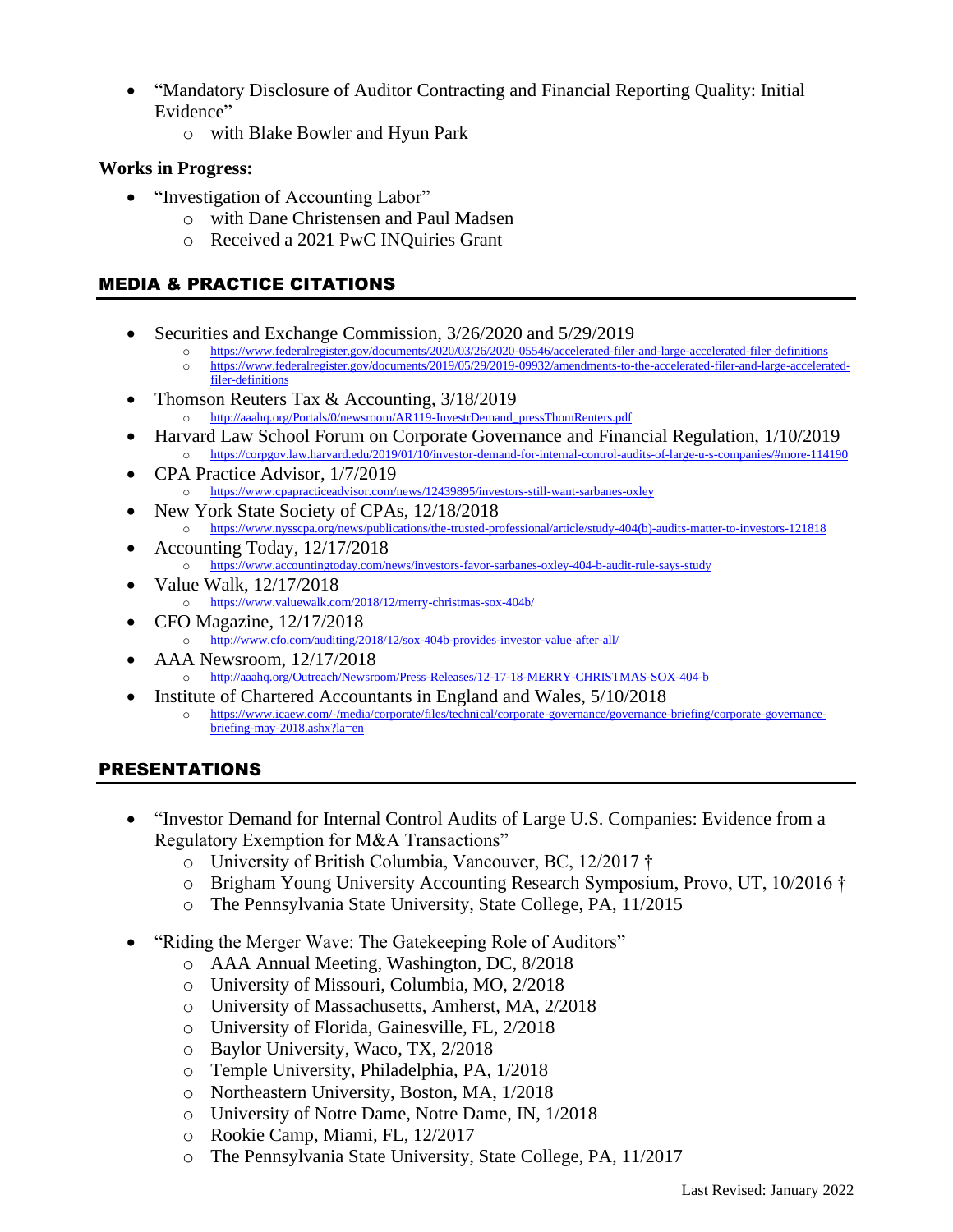- "Mandatory Disclosure of Auditor Contracting and Financial Reporting Quality: Initial Evidence"
	- o AAA FARS Midyear Meeting, Nashville, TN, 1/2020
	- o Florida State University, Tallahassee, FL, 10/2019
- "Household Discretionary Wealth and the Cost to Mutual Funds"
	- o University of Florida Business, Economics, and Law, Gainesville, FL, 11/2019
- "Externalities of Financial Statement Fraud on the Incoming Accounting Labor Force"
	- o AAA FARS Midyear Meeting, Denver, CO, 1/2022 †
	- o AAA Audit Midyear Meeting, Las Vegas, NV, 1/2022
	- o Brigham Young University Accounting Research Symposium, Provo, UT, 9/2021 †
	- o Stanford University Labor and Accounting Conference, 3/2021
	- o AAA Annual Meeting, Virtual, 8/2020
	- o University of Florida, Gainesville, FL, 2/2020 †
	- o Chapman University, Orange, CA, 2/2020 †
- "Mandated Public Disclosure and Trade Credit Payment Practices"
	- o AAA International Midyear Meeting, Las Vegas, NV, 1/2022
	- o The Pennsylvania State University, State College, PA, 11/2015 †

 $\dagger$  = presented by co-author

## CONFERENCES ATTENDED

- Review of Accounting Studies Conference 2021 \*
- Stanford University Labor and Accounting Conference 2021 \*
- CARE Conference 2021: Accounting for Sustainability and Reporting 2021
- PCAOB/TAR Conference on Auditing and Capital Markets 2019, 2020, 2021  $*$
- Florida Accounting Symposium 2019 (Discussant), 2021
- FASB Faculty Summer Program 2019 \*
- International Symposium on Audit Research 2019
- George Washington University Cherry Blossom Conference 2019 \*
- Accounting Ph.D. Rookie Recruiting and Research Camp 2017 (Recruit), 2018 (Recruiter)
- Wharton Spring Accounting Conference 2017 \*
- Journal of Accounting & Economics Conference 2016 \*
- Midwest Accounting Research Conference 2016
- University of Notre Dame Accounting Research Conference 2015, 2016, 2017, 2018  $*$
- Penn State University Accounting Research Conference 2014, 2015, 2016 \*
- AAA Annual Meeting 2016 (Moderator, Discussant), 2017 (Moderator), 2018, 2020 (Moderator)
- AAA Audit Midyear Conference 2017, 2022 (Discussant)
- AAA FARS Midyear Conference 2020
- AAA International Midyear Conference 2022 (Discussant)
- AAA New Faculty Consortium 2019 \*

 $* =$  invited conference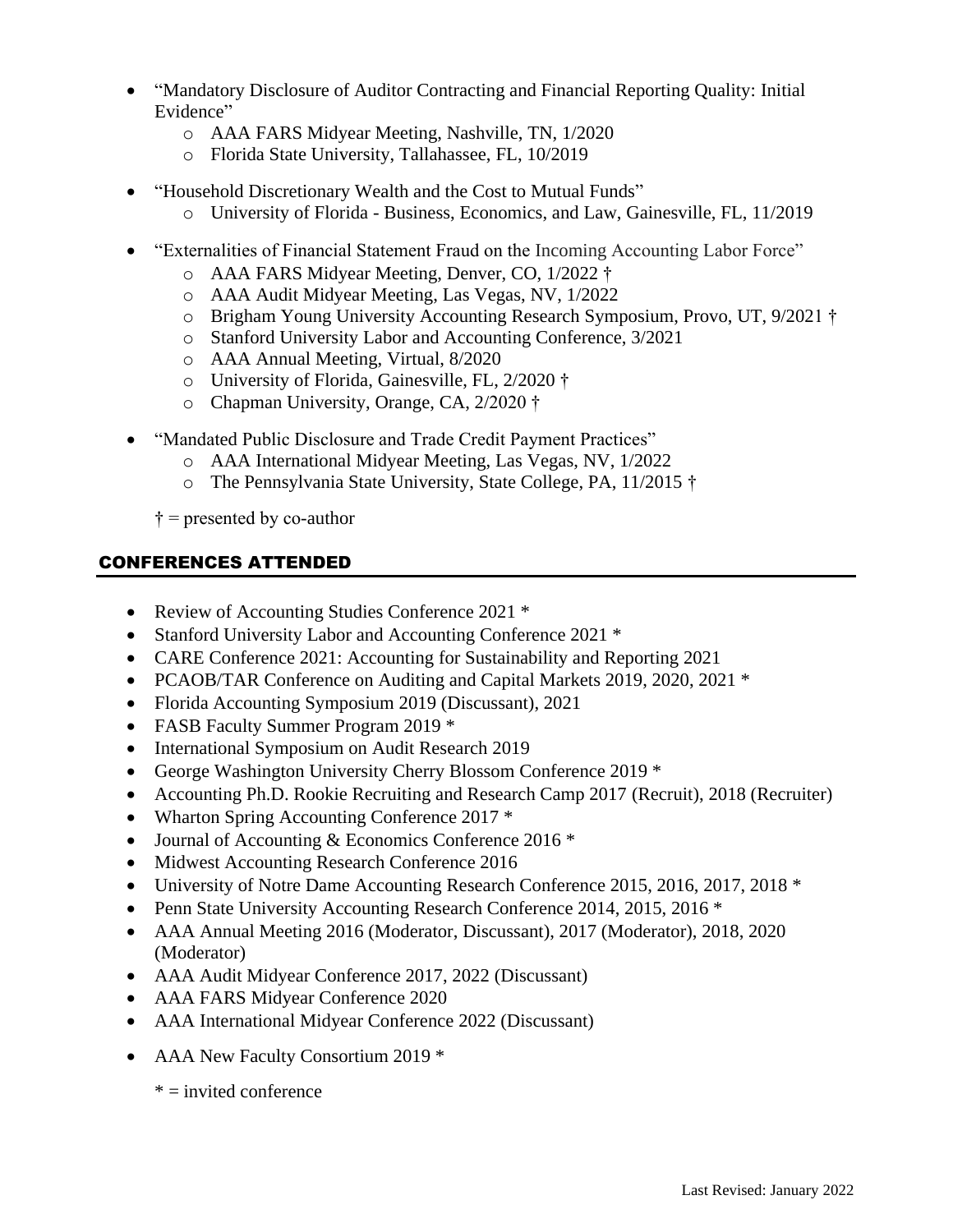## **External**

- Ad-Hoc Reviewer for:
	- o *The Accounting Review*
	- o *Contemporary Accounting Research*
	- o *Auditing: A Journal of Practice and Theory*
	- o *Journal of Accounting, Auditing, and Finance*
	- o *Accounting Horizons*
	- o AAA Audit Midyear Meeting 2021
	- o AAA International Midyear Meeting 2021
	- o AAA Annual Meeting 2016, 2017, 2018
	- o Chinese Accounting Professors' Association of North America Conference 2018

## **Internal**

- Cook Teaching Award Committee, 2020-2022
- Fisher School of Accounting Workshop Committee, 2020-2021
- Faculty Recruiting Committee, 2019-2020
- Commencement Marshall, 2018-2020
- First Year Ph.D. Programming Advisor, 2018-2019
- Dissertation Committee Member:
	- o Nick Krupa, 2021
	- o Diana Weng, 2021

# TEACHING

University of Florida

- Master of Accounting, Accounting Regulation (ACG 5815) Spring 2019, Spring 2020, Spring 2021, Spring 2022 (Scheduled)
- Master of Accounting, Auditing I (ACG 5637) o Spring 2020, Spring 2021, Spring 2022
- Master of Accounting, Auditing II (ACG 5647) o Spring 2020, Spring 2021, Spring 2022 (Scheduled)
- Undergraduate, Introduction to Auditing (ACG 4632) o Spring 2020

The Pennsylvania State University

- Undergraduate, Auditing (ACCTG 403W) o Summer 2016, Summer 2015, Summer 2014
- Undergraduate, Financial and Managerial Accounting for Decision Making (ACCTG 211) o Teaching Assistant: Spring 2014, Fall 2013

University of Hawaii at Manoa

- Master of Accounting, Advanced Auditing (ACC 619)
	- o Spring 2012